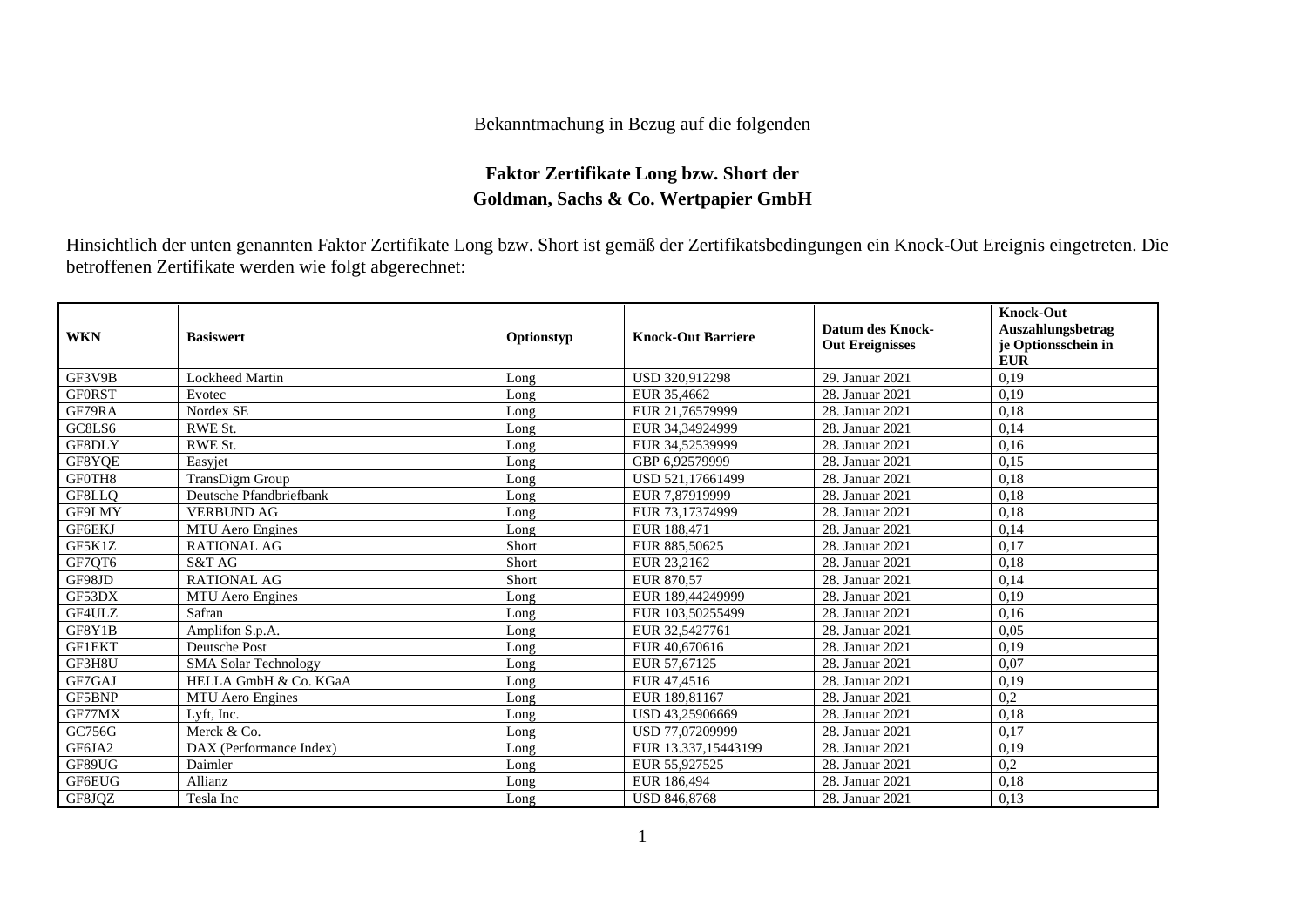| <b>WKN</b>    | <b>Basiswert</b>                                 | Optionstyp | <b>Knock-Out Barriere</b> | <b>Datum des Knock-</b><br><b>Out Ereignisses</b> | <b>Knock-Out</b><br>Auszahlungsbetrag<br>je Optionsschein in<br><b>EUR</b> |
|---------------|--------------------------------------------------|------------|---------------------------|---------------------------------------------------|----------------------------------------------------------------------------|
| GF67SS        | Silver                                           | Short      | USD 25,78471499           | 28. Januar 2021                                   | 0,18                                                                       |
| GF9WVS        | Lufthansa                                        | Short      | EUR 10,67970598           | 28. Januar 2021                                   | 0,14                                                                       |
| GF9WUV        | ThyssenKrupp                                     | Short      | EUR 9,59226679            | 28. Januar 2021                                   | 0,2                                                                        |
| <b>GF77J7</b> | Eurofins                                         | Short      | EUR 82,69254399           | 28. Januar 2021                                   | 0,15                                                                       |
| GF9WU0        | Lufthansa                                        | Short      | EUR 10,74472049           | 28. Januar 2021                                   | 0,17                                                                       |
| GF7YDU        | Eckert & Ziegler Strahlen- und Medizintechnik AG | Short      | EUR 54,693                | 28. Januar 2021                                   | 0,18                                                                       |
| <b>GH0KYN</b> | <b>SMA Solar Technology</b>                      | Long       | EUR 55,14486497           | 28. Januar 2021                                   | 0,15                                                                       |
| GF8XWZ        | <b>BNP</b> Paribas                               | Long       | EUR 39,7145               | 28. Januar 2021                                   | 0,16                                                                       |
| GF32A7        | Deutsche Bank                                    | Long       | EUR 8,37203299            | 28. Januar 2021                                   | 0,17                                                                       |
| GF8JHK        | <b>Banco Santander</b>                           | Long       | EUR 2,37655249            | 28. Januar 2021                                   | 0.16                                                                       |
| GF7WB8        | CenturyLink                                      | Long       | USD 13,67465667           | 29. Januar 2021                                   | 0,001                                                                      |
| GF7WB7        | CenturyLink                                      | Long       | USD 14,01865727           | 29. Januar 2021                                   | 0,001                                                                      |
| GF6P3M        | iRobot Corporation                               | Long       | USD 142,67378924          | 29. Januar 2021                                   | 0,001                                                                      |
| GF53U9        | <b>ABBOTT LABS</b>                               | Short      | USD 123,71117155          | 29. Januar 2021                                   | 0,16                                                                       |
| GF77PZ        | iRobot Corporation                               | Long       | USD 131,67945352          | 29. Januar 2021                                   | 0,001                                                                      |
| GF6P3K        | iRobot Corporation                               | Long       | USD 129,81036551          | 29. Januar 2021                                   | 0,001                                                                      |
| GF7WB5        | CenturyLink                                      | Long       | USD 14.45670911           | 29. Januar 2021                                   | 0.001                                                                      |
| GF7WB6        | CenturyLink                                      | Long       | USD 14,23655999           | 29. Januar 2021                                   | 0,001                                                                      |
| GF8U49        | S&P $500(r)$ Index                               | Short      | USD 3.908,02203618        | 28. Januar 2021                                   | 0,19                                                                       |
| GF3QVW        | <b>ABBOTT LABS</b>                               | Short      | USD 119,23395224          | 28. Januar 2021                                   | 0,17                                                                       |
| GF3QW0        | <b>ABBOTT LABS</b>                               | Short      | USD 121,250261            | 28. Januar 2021                                   | 0,17                                                                       |
| GF4F6E        | Charter Communications, Inc.                     | Short      | USD 642,4173866           | 28. Januar 2021                                   | 0,17                                                                       |
| GF6RG2        | American Airlines Group Inc.                     | Short      | USD 18,606816             | 28. Januar 2021                                   | 0,18                                                                       |
| GF99RD        | DXC Technology                                   | Short      | USD 29,620188             | 28. Januar 2021                                   | 0.18                                                                       |
| <b>GH0NGR</b> | Evotec                                           | Short      | EUR 37,2757               | 28. Januar 2021                                   | 0,11                                                                       |
| GF8B1C        | S&P $500(r)$ Index                               | Short      | USD 3.825,39118631        | 28. Januar 2021                                   | 0,19                                                                       |
| GF7Y3R        | S&P $500(r)$ Index                               | Short      | USD 3.828,39149313        | 28. Januar 2021                                   | 0,17                                                                       |
| GF67RK        | NASDAQ-100 Index                                 | Short      | USD 13.374,903            | 28. Januar 2021                                   | 0,17                                                                       |
| GF67UC        | Dow Jones Industrial Average Index               | Short      | USD 30.933,475935990002   | 28. Januar 2021                                   | 0,19                                                                       |
| GF9LRD        | American Airlines Group Inc.                     | Short      | USD 18,99191857           | 28. Januar 2021                                   | 0,14                                                                       |
| GF89RR        | American Airlines Group Inc.                     | Short      | USD 19,77350598           | 28. Januar 2021                                   | 0,2                                                                        |
| GF98B4        | <b>ABIOMED</b> Inc                               | Short      | USD 362,80095192          | 28. Januar 2021                                   | 0,15                                                                       |
| GF6RKC        | <b>LVMH</b>                                      | Short      | EUR 516,528               | 28. Januar 2021                                   | 0,19                                                                       |
| GF8VGR        | United Rentals, Inc.                             | Short      | USD 255,74624643          | 28. Januar 2021                                   | 0,19                                                                       |
| GF7A1C        | Twitter, Inc.                                    | Short      | USD 51,89535919           | 28. Januar 2021                                   | 0,17                                                                       |
| GF7VJL        | Tetra Tech Inc                                   | Short      | USD 142,35874847          | 28. Januar 2021                                   | 0,2                                                                        |
| GF750V        | <b>Flowserve Corporation</b>                     | Short      | USD 38,20410649           | 28. Januar 2021                                   | 0,19                                                                       |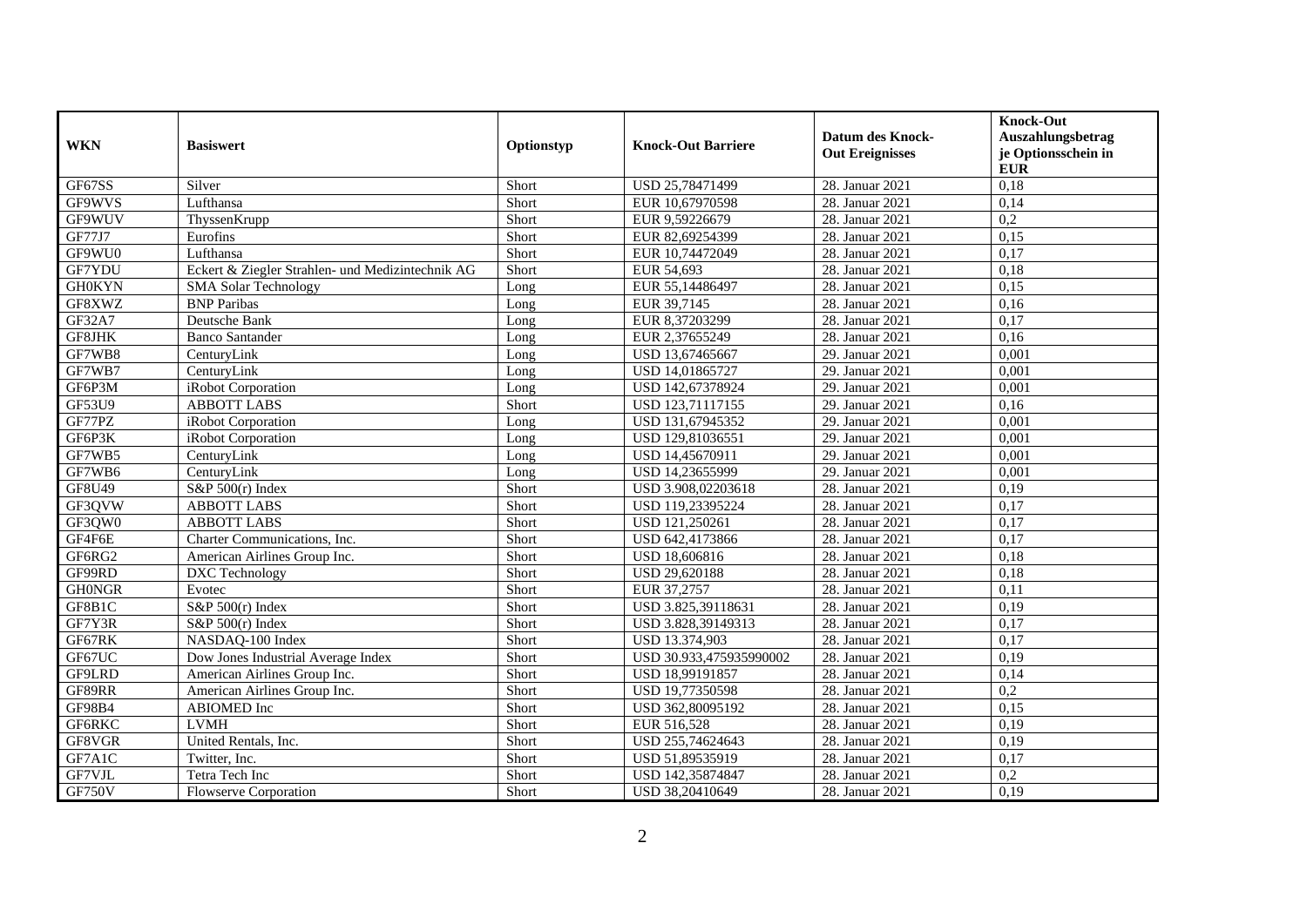| <b>WKN</b>    | <b>Basiswert</b>             | Optionstyp | <b>Knock-Out Barriere</b> | <b>Datum des Knock-</b><br><b>Out Ereignisses</b> | <b>Knock-Out</b><br>Auszahlungsbetrag<br>je Optionsschein in<br><b>EUR</b> |
|---------------|------------------------------|------------|---------------------------|---------------------------------------------------|----------------------------------------------------------------------------|
| GF72MK        | ProSiebenSat.1 Media         | Short      | EUR 15,22637499           | 28. Januar 2021                                   | $\overline{0.2}$                                                           |
| GF62M2        | Eurofins                     | Short      | EUR 83,38879999           | 28. Januar 2021                                   | 0,18                                                                       |
| GF2SRZ        | TecDAX (Performance Index)   | Short      | EUR 3.468,21419999        | 28. Januar 2021                                   | 0,19                                                                       |
| GF98G3        | American Airlines Group Inc. | Short      | USD 17,92507653           | 28. Januar 2021                                   | 0,16                                                                       |
| GH0NH4        | Varta AG                     | Short      | EUR 165,21552             | 28. Januar 2021                                   | 0,16                                                                       |
| <b>GH0NGX</b> | Varta AG                     | Short      | EUR 168,47092             | 28. Januar 2021                                   | 0,17                                                                       |
| <b>GH0NGV</b> | Varta AG                     | Short      | EUR 162,77                | 28. Januar 2021                                   | 0,16                                                                       |
| GF1ACP        | Nucor Corp.                  | Long       | USD 49,15658308           | 28. Januar 2021                                   | 0,17                                                                       |
| GF8B0X        | NATIONAL BEVERAGE CORP.      | Long       | USD 170,78275899          | 28. Januar 2021                                   | 0.01                                                                       |
| <b>GHONHJ</b> | Varta AG                     | Short      | EUR 168,47092             | 28. Januar 2021                                   | 0,06                                                                       |
| GF48VY        | Stanley Black & Decker Inc.  | Short      | USD 180,84876736          | 28. Januar 2021                                   | 0,19                                                                       |
| GF8JUC        | NATIONAL BEVERAGE CORP.      | Long       | USD 174,32220399          | 28. Januar 2021                                   | 0,16                                                                       |
| <b>GF750S</b> | T. Rowe Price Group Inc.     | Short      | USD 166,76384597          | 28. Januar 2021                                   | 0,14                                                                       |
| GF96LZ        | IRIDIUM COMMUNICATIONS INC.  | Short      | USD 51,61278498           | 28. Januar 2021                                   | 0,17                                                                       |
| GF8VHD        | ServiceNow Inc               | Short      | <b>USD 526,83</b>         | 28. Januar 2021                                   | 0,001                                                                      |
| GF96TD        | <b>NATIXIS</b>               | Short      | EUR 3,19259999            | 28. Januar 2021                                   | 0,19                                                                       |
| GF7DFP        | Harley-Davidson              | Short      | <b>USD 42.4728</b>        | 28. Januar 2021                                   | 0.15                                                                       |
| GF8JZU        | Facebook                     | Short      | USD 277,58279999          | 28. Januar 2021                                   | 0,18                                                                       |
| GF5VXQ        | iRobot Corporation           | Long       | <b>USD 155,1165</b>       | 28. Januar 2021                                   | 0,1                                                                        |
| GH0NH5        | Varta AG                     | Short      | EUR 161,976               | 28. Januar 2021                                   | 0.06                                                                       |
| GF89TM        | Silver                       | Short      | <b>USD 26,7138</b>        | 28. Januar 2021                                   | 0,14                                                                       |
| GF5BW0        | Facebook                     | Short      | USD 277,963796            | 28. Januar 2021                                   | 0,16                                                                       |
| GF3QW2        | <b>ABBOTT LABS</b>           | Short      | USD 118,575875            | 28. Januar 2021                                   | 0,15                                                                       |
| GH00ZC        | Baidu, Inc.                  | Long       | USD 231,25049999          | 28. Januar 2021                                   | 0,18                                                                       |
| GC9B3A        | Illumina, Inc.               | Short      | USD 450,61623199          | 28. Januar 2021                                   | 0,16                                                                       |
| GF8JB8        | iRobot Corporation           | Long       | USD 155,1165              | 28. Januar 2021                                   | 0,08                                                                       |
| GC9FRD        | Roper Industries Inc         | Long       | USD 398,252823            | 29. Januar 2021                                   | 0,2                                                                        |
| GF4UF3        | <b>Quest Diagnostics</b>     | Short      | USD 131,83401293          | 29. Januar 2021                                   | 0,17                                                                       |
| GF74VK        | JinkoSolar Holding Co Ltd    | Long       | USD 63,66629199           | 29. Januar 2021                                   | 0,19                                                                       |
| GF7QY5        | IRHYTHM TECHNOLOGIES INC     | Long       | <b>USD 225,9</b>          | 29. Januar 2021                                   | 0,001                                                                      |
| GF5SYU        | FedEx Corp.                  | Long       | USD 237,59429399          | 29. Januar 2021                                   | 0.14                                                                       |
| GF7QQW        | Citigroup                    | Long       | <b>USD 58,6334</b>        | 29. Januar 2021                                   | 0,19                                                                       |
| GF6EUJ        | Allianz                      | Long       | EUR 182,83605771          | 29. Januar 2021                                   | 0,2                                                                        |
| GF6EHV        | DAX (Performance Index)      | Long       | EUR 13.392,611399990001   | 29. Januar 2021                                   | 0,18                                                                       |
| GF5BWL        | Airbus                       | Long       | EUR 81,54457529           | 29. Januar 2021                                   | 0,2                                                                        |
| GF4CGK        | Henkel Vz.                   | Long       | EUR 84,92249999           | 29. Januar 2021                                   | 0,16                                                                       |
| GC8A3P        | ADYEN N.V.                   | Long       | EUR 1.715,99999999        | 29. Januar 2021                                   | 0,18                                                                       |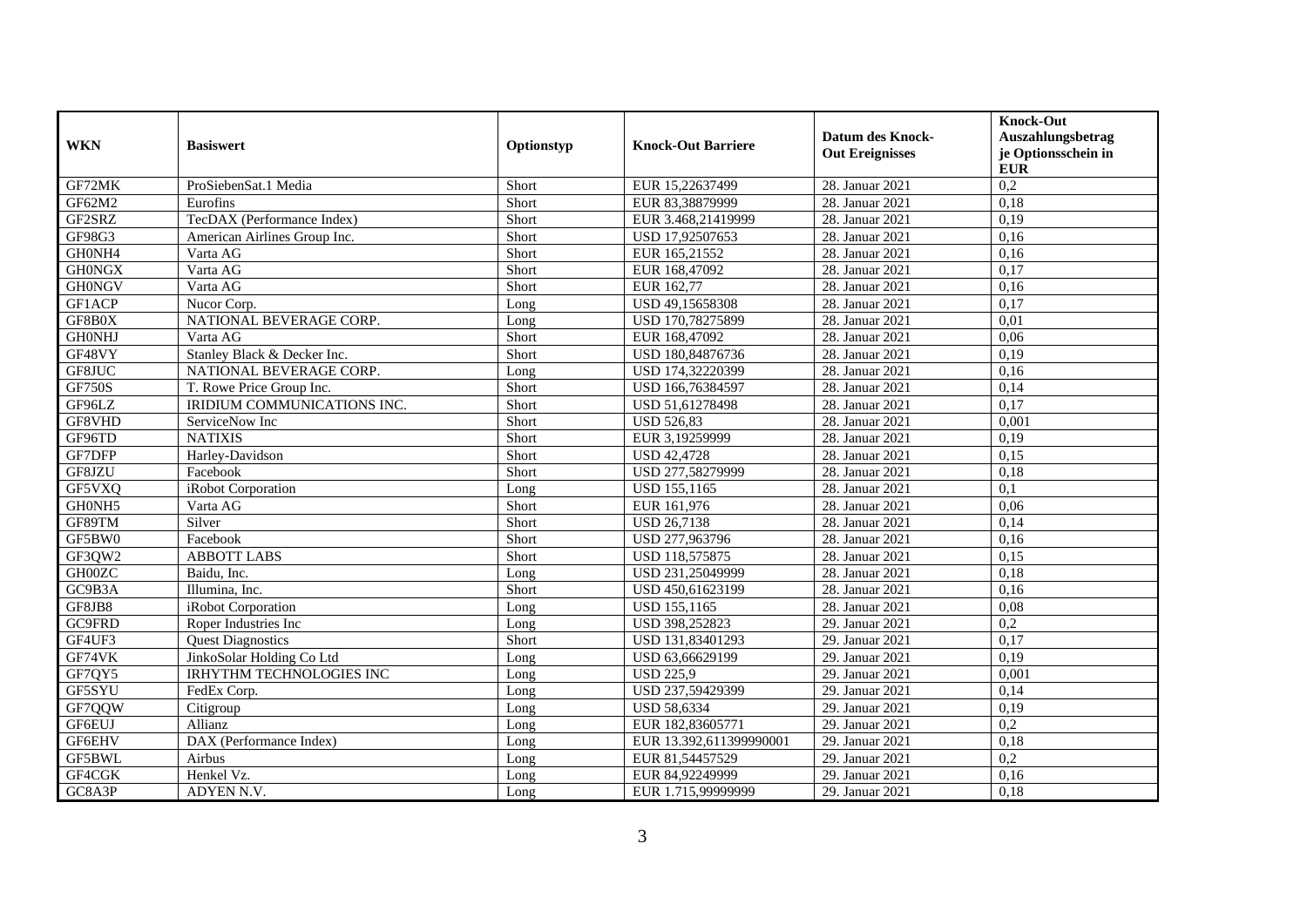| <b>WKN</b>    | <b>Basiswert</b>                | Optionstyp | <b>Knock-Out Barriere</b> | <b>Datum des Knock-</b><br><b>Out Ereignisses</b> | <b>Knock-Out</b><br>Auszahlungsbetrag<br>je Optionsschein in<br><b>EUR</b> |
|---------------|---------------------------------|------------|---------------------------|---------------------------------------------------|----------------------------------------------------------------------------|
| GF3QVZ        | <b>ABBOTT LABS</b>              | Short      | USD 123,39974999          | 29. Januar 2021                                   | 0,18                                                                       |
| GF6RUC        | <b>BIOGEN INC.</b>              | Short      | USD 279,45750974          | 29. Januar 2021                                   | 0,19                                                                       |
| <b>GF7LLR</b> | ALLOGENE THERAPEUTICS, INC.     | Short      | USD 37,18259242           | 29. Januar 2021                                   | 0,2                                                                        |
| GF99U4        | Western Digital Corp            | Short      | <b>USD 54,77706</b>       | 29. Januar 2021                                   | 0,01                                                                       |
| GF6RUB        | <b>BIOGEN INC.</b>              | Short      | USD 278,69194799          | 29. Januar 2021                                   | 0,16                                                                       |
| GF918Q        | Halozyme Therapeutics Inc.      | Short      | USD 48,86819999           | 29. Januar 2021                                   | 0,19                                                                       |
| GF2UJY        | Varta AG                        | Long       | EUR 155,63624999          | 29. Januar 2021                                   | 0.15                                                                       |
| GF53BJ        | Varta AG                        | Long       | EUR 153,32886999          | 29. Januar 2021                                   | 0,12                                                                       |
| GF7G8E        | Varta AG                        | Long       | EUR 153,357               | 29. Januar 2021                                   | 0.18                                                                       |
| GF2SZA        | Celanese Corporation            | Long       | USD 119,2464              | 29. Januar 2021                                   | 0,1                                                                        |
| GF7A5Y        | MasterCard                      | Long       | USD 316,789132            | 29. Januar 2021                                   | 0,19                                                                       |
| GF91C6        | Eli Lilly                       | Short      | USD 215,37299999          | 29. Januar 2021                                   | 0,18                                                                       |
| <b>GF680G</b> | Sartorius                       | Short      | EUR 407,91386236          | 29. Januar 2021                                   | 0,15                                                                       |
| GF79Y8        | Unicredit S.p.A.                | Long       | EUR 7,5485063             | 29. Januar 2021                                   | 0.18                                                                       |
| GF72KX        | Silver                          | Short      | USD 27,30152977           | 29. Januar 2021                                   | 0,12                                                                       |
| GF9R52        | <b>RTL Group</b>                | Short      | EUR 47,25249999           | 29. Januar 2021                                   | 0,19                                                                       |
| GF7QC3        | Silver                          | Short      | USD 27,51586873           | 29. Januar 2021                                   | 0,17                                                                       |
| GF9JB1        | RTL Group                       | Short      | EUR 47,16491              | 29. Januar 2021                                   | 0,17                                                                       |
| GF72Y6        | RTL Group                       | Short      | EUR 47,08654              | 29. Januar 2021                                   | 0,18                                                                       |
| GF5BN7        | Varta AG                        | Long       | EUR 177,42018             | 29. Januar 2021                                   | 0,001                                                                      |
| GH05EF        | Varta AG                        | Long       | EUR 177,674               | 29. Januar 2021                                   | 0,03                                                                       |
| GH05DS        | Varta AG                        | Long       | EUR 177,11197             | 29. Januar 2021                                   | 0,1                                                                        |
| <b>GHOLOE</b> | Varta AG                        | Long       | EUR 176,7675              | 29. Januar 2021                                   | 0,001                                                                      |
| GF89VC        | Varta AG                        | Long       | EUR 177,674               | 29. Januar 2021                                   | 0,01                                                                       |
| GF89VD        | Varta AG                        | Long       | EUR 177,11197             | 29. Januar 2021                                   | 0.03                                                                       |
| GF9LM1        | Varta AG                        | Long       | EUR 177,11197             | 29. Januar 2021                                   | 0,001                                                                      |
| GF7G8B        | Varta AG                        | Long       | EUR 177,674               | 29. Januar 2021                                   | 0,001                                                                      |
| GF9JC8        | Evotec                          | Long       | EUR 35,23966875           | 29. Januar 2021                                   | 0,16                                                                       |
| GF99U7        | <b>ADO</b> Properties SA        | Long       | EUR 24,40199999           | 29. Januar 2021                                   | 0,18                                                                       |
| GC5K2U        | <b>RATIONAL AG</b>              | Long       | EUR 821,24                | 29. Januar 2021                                   | 0,1                                                                        |
| GF8TV3        | Münchener Rück                  | Long       | EUR 221,97                | 29. Januar 2021                                   | 0,18                                                                       |
| GF98DU        | Siemens Gamesa Renewable Energy | Long       | EUR 33,0456               | 29. Januar 2021                                   | 0,13                                                                       |
| GF45QT        | Fresenius Medical Care          | Long       | EUR 67,26933399           | 29. Januar 2021                                   | 0,2                                                                        |
| GF6EK5        | HelloFresh SE                   | Long       | EUR 69,57999999           | 29. Januar 2021                                   | 0,19                                                                       |
| GF72NC        | S&P $500(r)$ Index              | Long       | USD 3.692,21817217        | 29. Januar 2021                                   | 0,14                                                                       |
| GF8DQQ        | S&P 500(r) Index                | Long       | USD 3.636,92957184        | 29. Januar 2021                                   | 0,15                                                                       |
| GF5YXQ        | S&P 500(r) Index                | Long       | USD 3.630,99415126        | 29. Januar 2021                                   | 0,13                                                                       |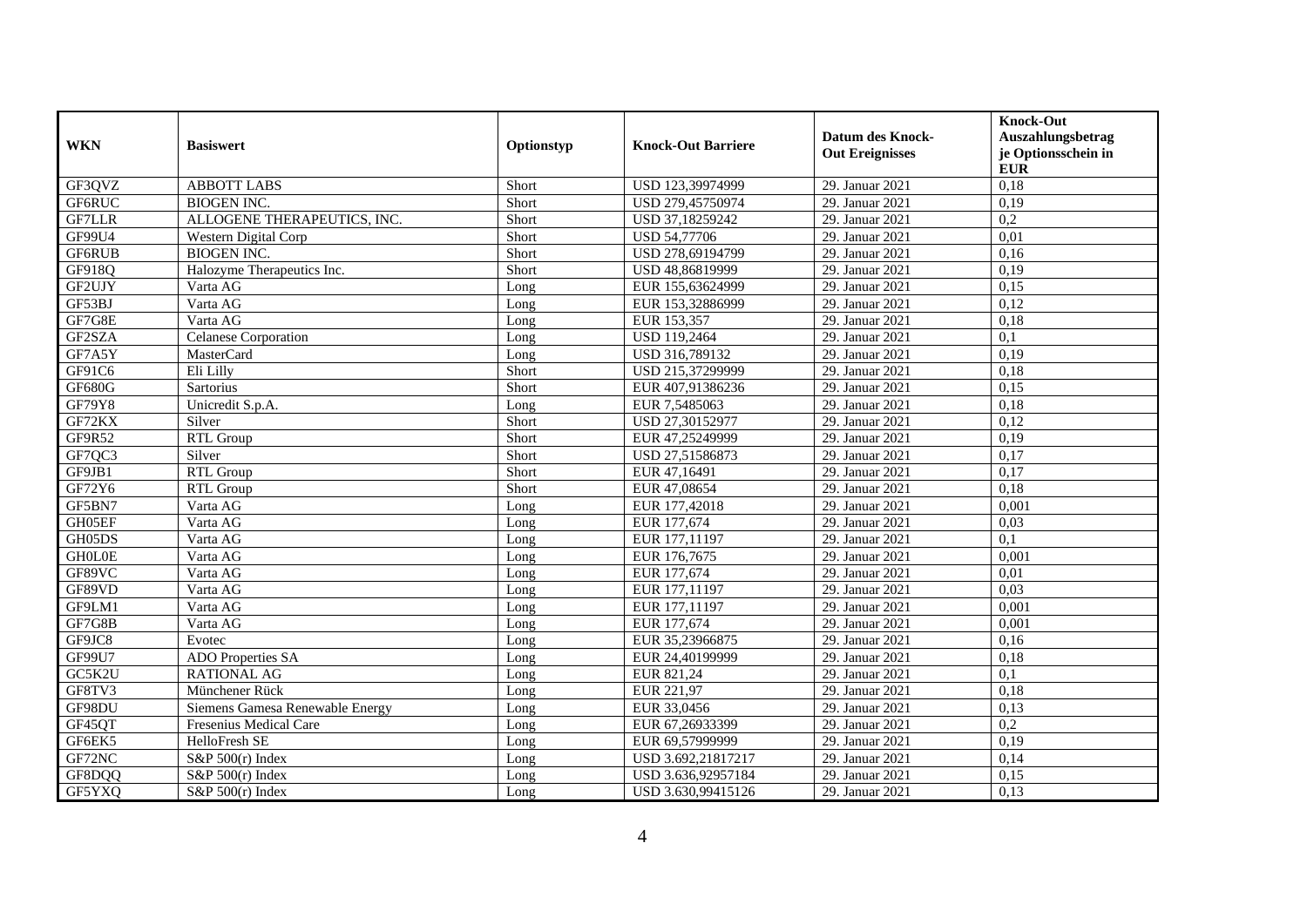| <b>WKN</b>    | <b>Basiswert</b>                | Optionstyp | <b>Knock-Out Barriere</b> | <b>Datum des Knock-</b><br><b>Out Ereignisses</b> | <b>Knock-Out</b><br>Auszahlungsbetrag<br>je Optionsschein in<br><b>EUR</b> |
|---------------|---------------------------------|------------|---------------------------|---------------------------------------------------|----------------------------------------------------------------------------|
| GF6Z4K        | S&P $500(r)$ Index              | Long       | USD 3.624,32259703        | 29. Januar 2021                                   | 0,16                                                                       |
| GF5SFA        | $S\&P 500(r)$ Index             | Long       | USD 3.630.99415126        | 29. Januar 2021                                   | 0.14                                                                       |
| GF5VZL        | Mercadolibre                    | Long       | USD 1.739,49999999        | 29. Januar 2021                                   | 0,2                                                                        |
| GF5LZD        | S&P 500(r) Index                | Long       | USD 3.616,91695411        | 29. Januar 2021                                   | 0,2                                                                        |
| GF8U51        | <b>IRHYTHM TECHNOLOGIES INC</b> | Long       | USD 177,11256378          | 29. Januar 2021                                   | 0,18                                                                       |
| <b>GF8U50</b> | IRHYTHM TECHNOLOGIES INC        | Long       | USD 196,71958319          | 29. Januar 2021                                   | 0,18                                                                       |
| GF8JES        | Marathon Oil Corporation        | Long       | USD 7,21476208            | 29. Januar 2021                                   | 0,14                                                                       |
| GH0SN2        | Silver                          | Short      | USD 25,835125             | 29. Januar 2021                                   | 0,001                                                                      |
| GH0SN1        | Silver                          | Short      | USD 25,784715             | 29. Januar 2021                                   | 0,001                                                                      |
| GH0SN0        | Silver                          | Short      | <b>USD 25,7091</b>        | 29. Januar 2021                                   | 0,001                                                                      |
| GF7WDG        | Robert Half International, Inc. | Short      | USD 72,97532475           | 29. Januar 2021                                   | 0,17                                                                       |
| GF9A04        | Skyworks Solutions Inc          | Short      | USD 176,4210715           | 29. Januar 2021                                   | 0,16                                                                       |
| GF5001        | Diamondback Energy Inc          | Long       | USD 56,52036563           | 29. Januar 2021                                   | 0,16                                                                       |
| GF96LJ        | Apache Corp                     | Long       | USD 14,34837599           | 29. Januar 2021                                   | 0,16                                                                       |
| GF72QA        | Nektar Therapeutics             | Short      | USD 21,36551365           | 29. Januar 2021                                   | 0,2                                                                        |
| GF8UW9        | Nektar Therapeutics             | Short      | USD 19,56867551           | 29. Januar 2021                                   | 0,16                                                                       |
| GF9LPC        | NOVAVAX, INC.                   | Short      | USD 169,18453739          | 29. Januar 2021                                   | 0,05                                                                       |
| GF84SQ        | NOVAVAX, INC.                   | Short      | USD 169,18453739          | 29. Januar 2021                                   | 0,02                                                                       |
| GF3V6B        | Delta Air Lines, Inc.           | Long       | USD 38,292618             | 29. Januar 2021                                   | 0,17                                                                       |
| GF6ANU        | Air Products and Chemicals      | Long       | USD 269,956596            | 29. Januar 2021                                   | 0,19                                                                       |
| GF8NE9        | Coty Inc                        | Long       | USD 6,36019999            | 29. Januar 2021                                   | 0,14                                                                       |
| GF9LL0        | Tesla Inc                       | Long       | USD 816,13156699          | 29. Januar 2021                                   | 0,07                                                                       |
| GF9LJ8        | Tesla Inc                       | Long       | USD 816,13156699          | 29. Januar 2021                                   | 0,14                                                                       |
| GF913P        | Devon Energy                    | Long       | USD 16,85599999           | 29. Januar 2021                                   | 0,16                                                                       |
| GF9LJY        | Tesla Inc                       | Long       | USD 814,54424999          | 29. Januar 2021                                   | 0,13                                                                       |
| GF90Z7        | Tesla Inc                       | Long       | USD 802,34658             | 29. Januar 2021                                   | 0,11                                                                       |
| GF8B1W        | Skyworks Solutions Inc          | Short      | USD 175,07411326          | 29. Januar 2021                                   | 0,16                                                                       |
| GF1M5B        | Sanofi                          | Long       | EUR 77,397474             | 29. Januar 2021                                   | 0,16                                                                       |
| GF5SFB        | S&P 500(r) Index                | Long       | USD 3.704,7149106         | 29. Januar 2021                                   | 0,12                                                                       |
| GF5SF9        | S&P $500(r)$ Index              | Long       | USD 3.711,15262433        | 29. Januar 2021                                   | 0,15                                                                       |
| GF8NH2        | Nektar Therapeutics             | Short      | USD 19,85786311           | 29. Januar 2021                                   | 0,14                                                                       |
| GC9JSZ        | Masco Corporation               | Long       | USD 53,749038             | 29. Januar 2021                                   | 0,18                                                                       |
| GF5LZB        | $S\&P 500(r)$ Index             | Long       | USD 3.700,92802017        | 29. Januar 2021                                   | 0,11                                                                       |
| GF5SFD        | $S\&P 500(r)$ Index             | Long       | USD 3.700,92802017        | 29. Januar 2021                                   | 0,19                                                                       |
| GF5LZ7        | $S&P 500(r)$ Index              | Long       | USD 3.708,12311199        | 29. Januar 2021                                   | 0.15                                                                       |